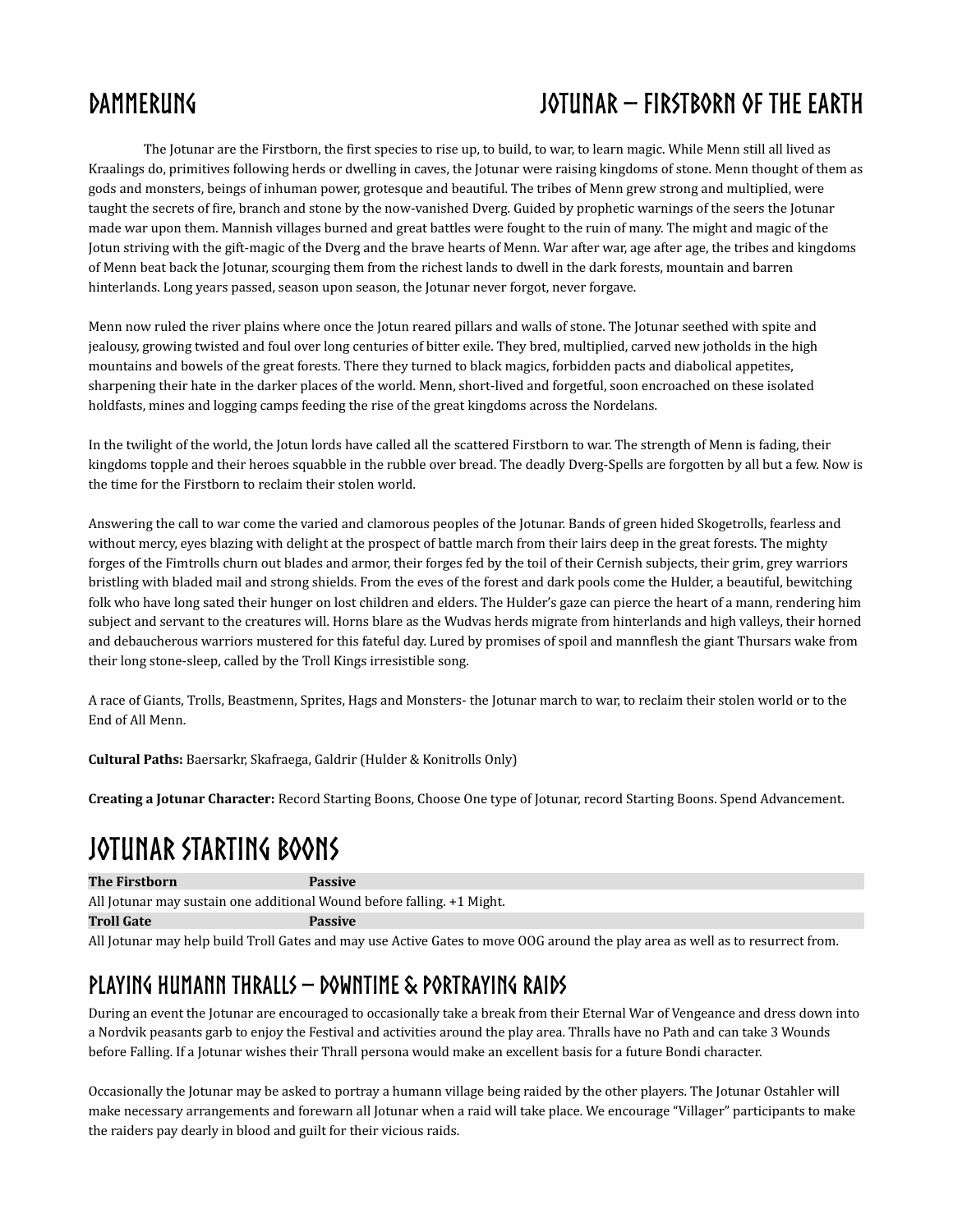# **Skögetroll - Forest Trolls**

The Skogetrolls dwell in every great forest of Midgar, hunting and trapping mann and beast alike. They are rapacious eaters, infamously cruel and utterly fearless. When Forest Trolls attack they do so heedless of their own lives, climbing over each other to get the killing stroke on an enemy. They detest the smell of burning sage and other sweet smokes.

#### **Skogetroll Starting Boons**

#### **Irongut Passive**

The Troll may sustain one additional Wound before becoming Fallen and is not affected by Poison.

**Utterly Fearless Passive**

Immune to Fear and Panic. If the Skogetroll also has Red Rage (Baersarkr) then they increase their Might by one when berzerking.

#### **Skogetroll Costuming Guidelines:**

Green or Earth tone skin, trollish/goblin features. Possible traits include long/big noses, ears or tusks, horns and snouts as desired. Tattered hides, ratty armor, bones and twigs. Beast, serpent imagery and spirals. Kraaling trolls!

#### **Skogetroll Roleplay Guidelines:**

Sneaky, merciless, cunning. Utterly fearless in battle and ambush. Skogetrolls delight in catching enemies unaware. Skogetrolls fight amongst themselves frequently to determine their own chiefs and leaders- sometimes everyday!

# **Fimtroll -Iron Trolls**



Fimtrolls lair in stone fortresses and caverns in the mountains and deep valleys. Their they delve and mine, their settlements marked by massive plumes of smoke from their bellowing furnaces. Three hundred years ago the Fimtroll King Balorech conquered the Cernish highlands, subjugating its people as thralls, warriors and food. With the wealth of their conquests the Fimtrolls have armed their warriors with heavy blades and broad shields for the final war.

#### **Fimtroll starting Boons**

#### **Irongut Passive**

The Troll may sustain one additional Wound before becoming Fallen and is not affected by Poison.

#### **Forgemasters Passive**

Fimtroll weapons and shields cannot be broken unless struck with two Mighty Blows in the same scene. Fimtroll armor has +1 Hit. When smithing Fimtrolls require traveling to one less Resource Point to successful craft.

### **Fimtroll Costuming Guidelines:**

Grey, Blue-Grey or Earth tone skin, trollish/orcish features. Yellow eyes and braided hair a bonus. Metal in abundance, brutal weapons, scale or layered armor, heavy shields. Eye and Flame imagery.

### **Fimtroll Roleplay Guidelines:**

Aggressive, cruel. Fimtrolls try to crush their enemies swiftly and torment any survivors. More disciplined than other Jotunar the Fimtrolls are also the most successful conquerors and they know it! Fimtrolls covet fine metalwork and jewelry.

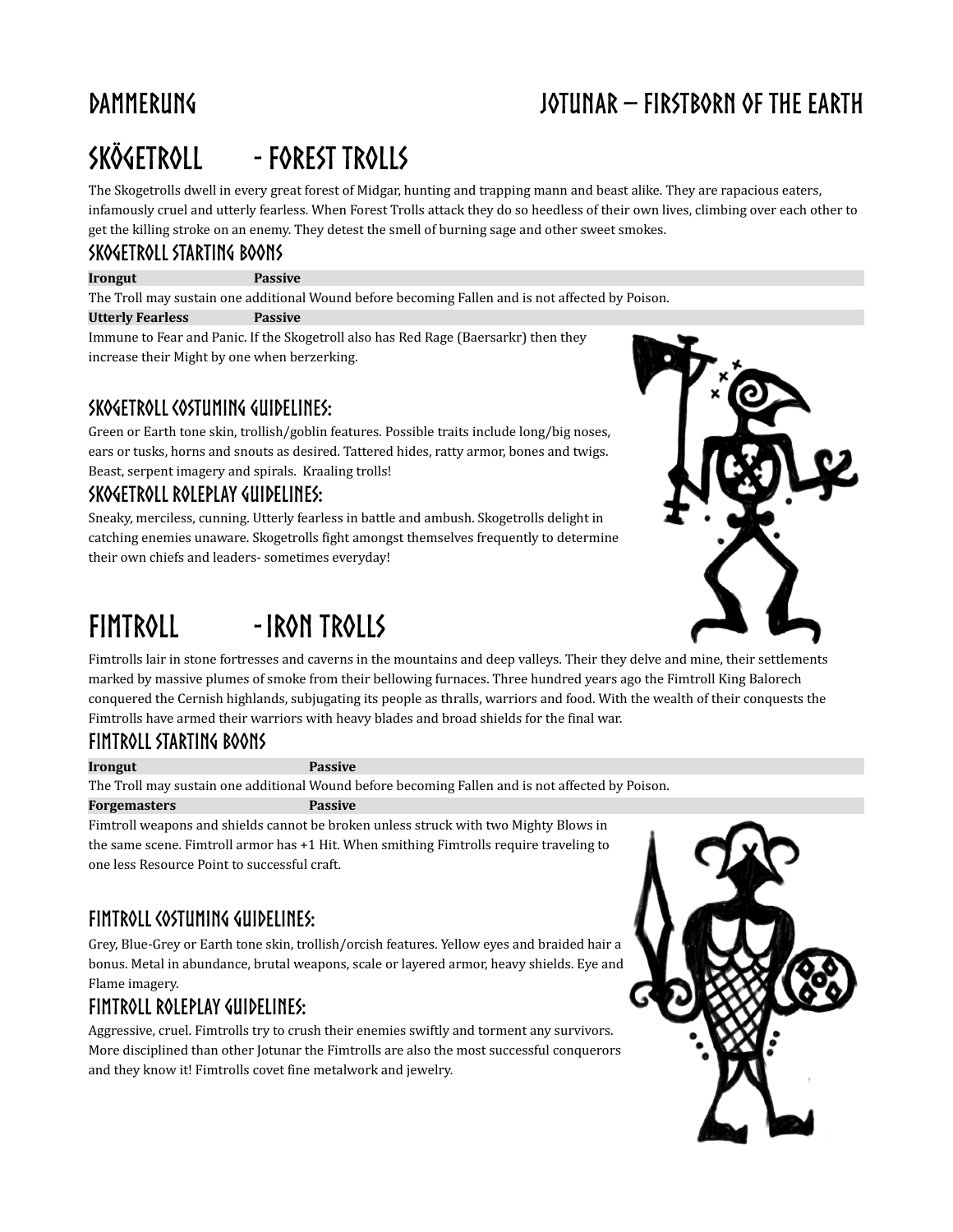# **Hulder -dark nymphs**

The Hulder are a strange breed of Jotunar, fair and beautiful, malicious and domineering. They lurk in pools and rivers, in deep thickets and mist. The gaze of a Hulder, the lilt of its voice or song ensnares the mind and heart of any mortal that hears it, even other Jotunar. Though they may appear as attractive and humann-like there is always something awry to warn an approaching victim: a cowtail protruding from behind, bright golden or green eyes, fangs or a back that looks like a weathered log! In their true form Hulders often appears as a mix between animal and tree aspects, their baleful eyes unchanged by any transformation. It is said they revere The Three, the chosen of the goddesses now fallen and twisted.

#### **Hulder starting Boons**

#### **Lock Gaze Skill: 1 Resolve**

Target must engage in staring contest with the Hulder until the Hulder lowers the Sign of Witchery.

#### **Entrance Skill: 1 Resolve**

Touched victim defends the Hulder for a short scene and may be under the spell for longer and be highly suggestible to the Hulders commands.

#### **Hulder Costuming Guidelines:**

Minimal clothing, natural materials or plant-like covering. Strange colored eyes a bonus- gold or green. Dryad like. Hulders can be portrayed as hags, dryads, nyads, succubi, incubi all with a natural and dark twist.

#### **Hulder Roleplay Guidelines:**

Seductive, manipulative, commanding. The Hulder use other mortals like tools never relying on weapons or armor themselves. Hulders will never violate the sanctity of a shrine to The Three.

# **Wudvas -Beast-Menn**



Wudvas are a form of beast-mann found throughout the Nordelans. In the north they most often exhibit goat or horned animal aspects but rare other sorts of hybrid beast-menn have been sighted or slain. Wudvas raid and rut every summer, causing them to clash with the folk of the Nordelans more than most other Jotunar. In their raids they prize food and booze as much as weapons, often discarding treasure for more practical plunder! They hate Hu-menn, taking bloody, grim trophies or dragging captives back to their Herd-stones for sacrifice and cooking. In battle the Wudvas work themselves into a drunken frenzy, falling on their enemies and sometimes friends alike!

### **Wudvas starting Boons**

#### **Drunken Revelry Passive**

A Wudvas recovers 1 additional Resolve when they feast and get drunk.

#### **Savage Fighters Passive**

Wudvas may use Fell Blow (Forbryter) once per day at normal Resolve cost. If Fell Blow is known it now costs 2 Resolve.

### **Wudvas Costuming Guidelines:**

Satyr or beastman like. Goat, deer or bull horns, Boar tusks. Beastial snouts and noses. Tattered, primitive clothing and armor. Rusty and battered gear. Trophies of dead menn. Goat like beards and faces. Fangs, tusks, claws. Skulls and feathers. Drinking horns and skins!

#### **Wudvas Roleplay Guidelines:**

Wudvas have a herd mentality, when others move you move. They love to revel and debauch themselves and dance wildly around roaring fires and their sacred Herd-Stones. They love music, Wudvas music is feared throughout the northlands. In battle they often lose themselves, their is no hope of discipline or direction in a Wudvas horde, just animalistic fury and fear.

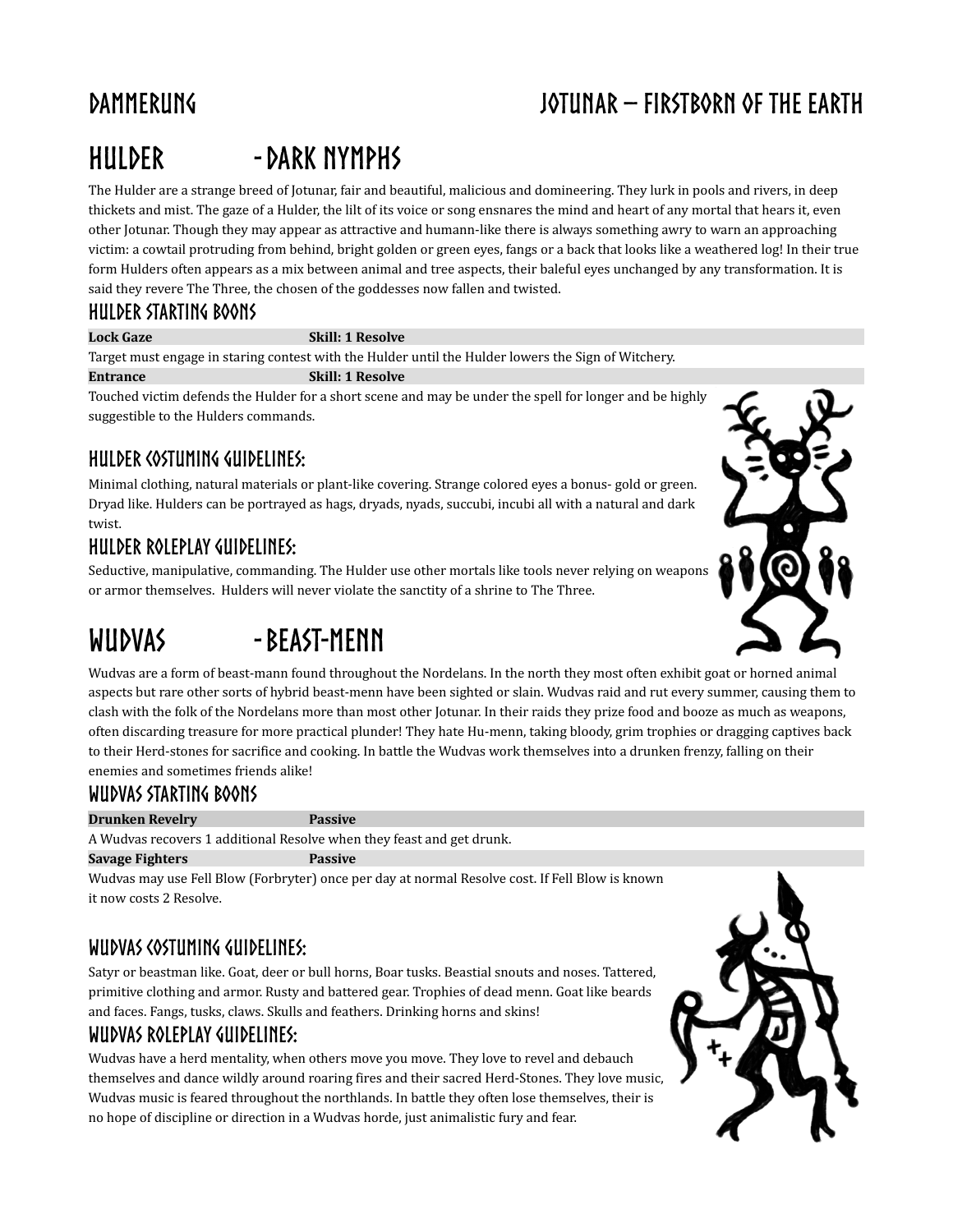# **Thursar -Giants Limited Play**

# **Dammerung Jotunar – Firstborn of the earth**

The mighty Thursar is a massive, unstoppable brute. Thursars spend most of their long lives in slumber, appearing as nothing more than a great smooth boulder. When roused, by nature's call or the song of a Konitroll, Thursars have rapacious appetites, recovery from long years and decades of Stone-Sleep. Standing taller than most Menn a Thursar has the strength of twenty! Living battering rams of brute force and hunger, they are aimed at the enemies of the Jotunar and turned loose. Axes chip and spears shatter on their rock-hard skin, they are feared by all in the Nordelans. On their own Thursars are a quiet isolated people, hated for their demented hunger and barbaric methods of feeding it. Thursars fear open fire, shying away from anything larger than a torch. Once their hunger is sated a Thursar will find a safe place and return to their stone-sleep until woken once more.

### **Thursar starting Boons**

**Skin of Stone Passive**

Unless struck with a Mighty Blow normal attacks only slow or stagger the Thursar and Mighty Blows simply inflict one Wound.

**Overwhelming Strength Passive**

+5 Might and Mighty Blow only costs 1 Resolve.

### **Thursar Costuming Guidelines:**

Must be 6' 2" or taller with costume on. Grey, blue, stone colored skin. Huge, hulking. Shaggy manes of hair, moss on armor or body. Facial prosthetic,full head mask or false head-hat. Tattered armor and clothing, shoulder pads. Foodstuffs and bags. Be huge, be a giant!

#### **Thursar Roleplay Guidelines:**

Slow and hulking, unstoppable when roused to battle. Thursars fight with the lash of bottomless hunger driving them forwards. Victory means food, food means life. Thursars enjoy riddles in the short times where their hunger is sated and before they hibernate once more. If encountered by Menn when fully sated and not hungry Thursar are delighted by stories, riddle contests and magic tricks. If mocked or made to feel stupid this delight can turn into uncontrollable murderous rage swiftly. Thursar are immensely proud of their size and strength and can sometimes be duped into performing tasks of labor, though at great risk to the trickster if the ruse is discovered!

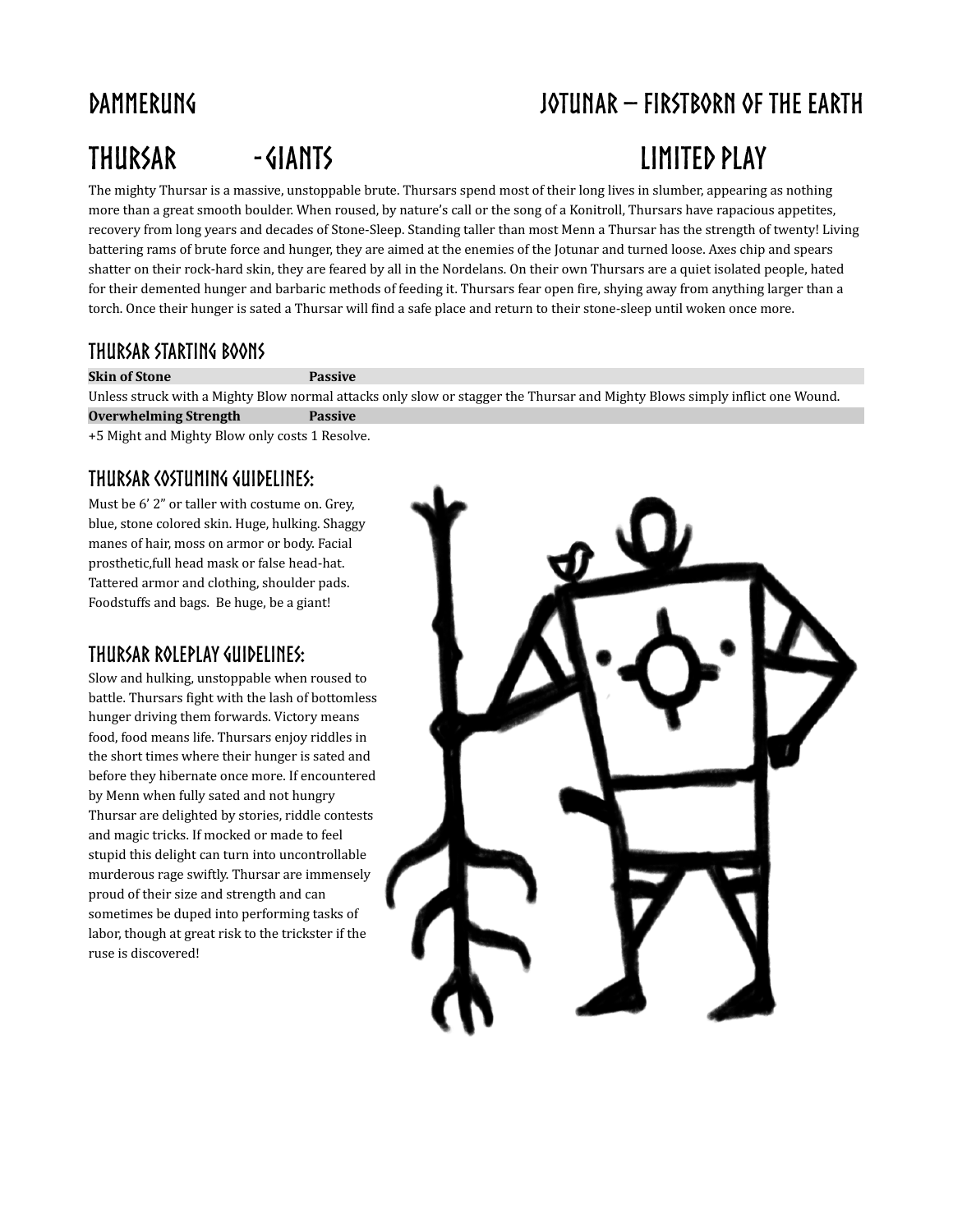# **Konitroll - King Trolls limited Play**

# **Dammerung Jotunar – Firstborn of the earth**

Konitrolls are a strange breed, a random fated birth amongst all the Jotunar folk. They are marked and unusual in some way, more or less monstrous but always brilliantly smart and cunning. Konitrolls have the unique ability to call all the other Jotunar to them, their presence acting as an irresistible lure. More profoundly it is held in story that Konitrolls are largely immune to most magicks and spellcraft unless they so choose as deep magic flows through their veins, a gift to the Firstborn. Konitrolls are incapable of having children of their own, so can never pass down their achievements- instead they use their long lives hatching and working schemes and plans of dominance. They gather large harems of consorts and concubines, captives taken from their enemies, held inviolate as pets and treasures. King Trolls are almost always overconfident, scheming and distrustful.

#### **Konitroll starting Boons**

**Irongut Passive** The Troll may sustain one additional Wound before becoming Fallen and is not affected by Poison. **Magic Blood Passive**

The King Troll is immune to any Magic unless they wish for it to affect them.

### **Konitroll Costuming Guidelines:**

Broken and multitudinous jewelry. Tattered finery and hides. Grey, blue, white or earth tone skin. Blue or black teeth. Yellow eyes a bonus. A big crown and other royal regalia.

### **Konitroll Roleplay Guidelines:**

Overthink everything, make mountains out of molehills. Over complicate your own plans, cause your minions to fight amongst themselves. When angered or impassioned throw reason to the wind, form grudges over nothing much, forgive insult if tribute or flattery is given. Talk up your own achievements, take credit for everything good and pass the buck on every mistake.

### **Konitroll Magic:**

Konitrolls wield magic naturally as a peculiar birthright. This natural talent with Runnar, Skafraega and mysticism makes them overconfident. No creature is as powerful, handsome, clever or cunning with spells as a Konitroll. If hearing of magical relics or rituals performed by others they will obsessively covet the new source of magic, attempting to steal or destroy it. Sometimes a rare human will win a brief mentorship in magic from a Konitrolls though these interactions are always doomed to failure when the Konitrolls inevitably becomes jealous of their students achievements.